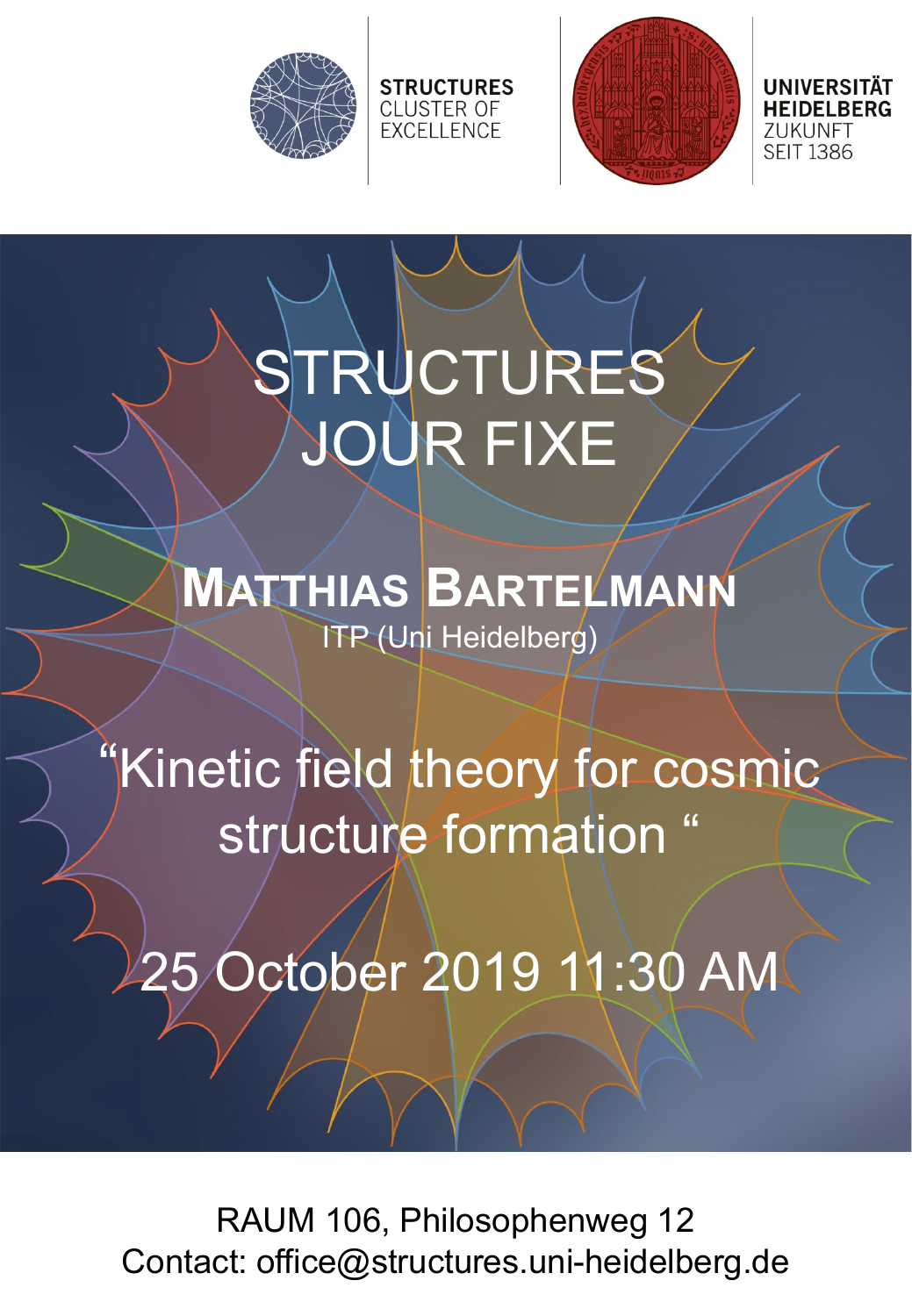



ZUKUNFT **SEIT 1386** 

# STRUCTURES JOUR FIXE

**STRUCTURES** CLUSTER OF<br>EXCELLENCE

### **MATTHIAS BARTELMANN** ITP (Uni Heidelberg)

## "Kinetic field theory: more on the generating functional"

25 October 2019 13:30 PM

RAUM 106, Philosophenweg 12 Contact: office@structures.uni-heidelberg.de